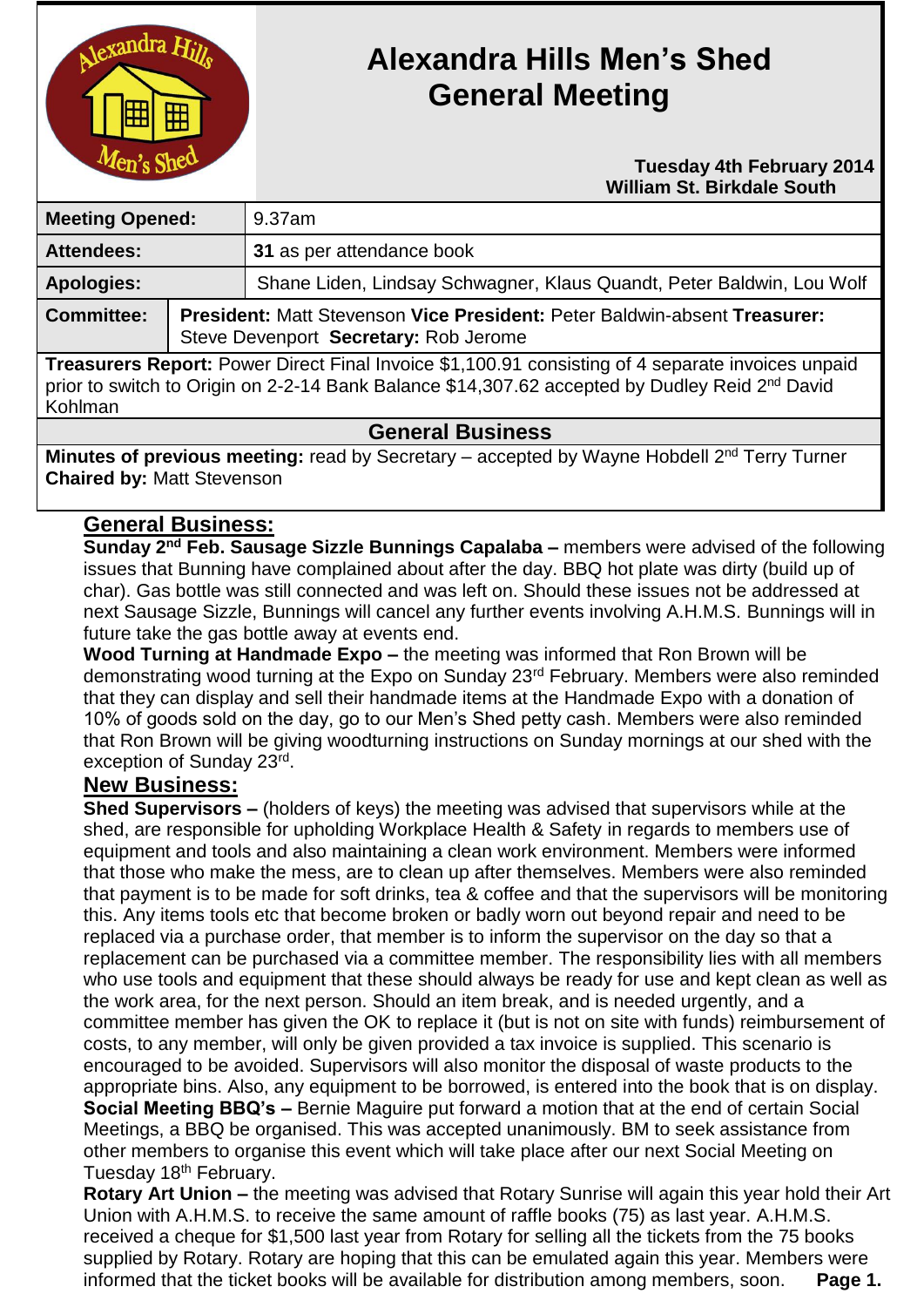#### **CONTINUED…………….New Business: Page 2.**

**Coolnwynpin School -** John Earle was asked to inform the meeting regarding the outcome of work performed by himself and Michael Choyce on the servicing of the Schools Special Tricycles. JE informed the meeting that all of the 10 Tricycles have been serviced and returned to the school and that the school intends on providing a donation to A.H.M.S. JE also informed the meeting that Michael Choyce had at his own expense, purchased the special lubricant needed for the mechanics of the tricycles without wanting any reimbursement.

Matt Stevenson is to contact Jane at Coolnwynpin School with regards to the desk that needs to be modified or built for a student with special needs.

**Donated Sheds –** Bernie Maguire was requested to give an update on the donated sheds. BM informed the meeting that the donation of the sheds to A.H.M.S. will not be going ahead as the sheds were no longer available.

**Downstairs Refrigerators –** the meeting was informed that a contribution to the high electricity energy costs have been attributed to the continual running of the downstairs refrigerators as well as the upstairs freezer (see Treasurers Report). It was decided that these white goods be turned off until needed. It was also noted that these modern appliances can be left turned off without causing damage.

**Medicare Local –** members were reminded that Medicare Local have agreed to visit our Shed at our Social Meeting on February 18<sup>th</sup> 2014. Maurice Woodley will discuss men's health issues and will welcome all relevant input from members present at this meeting.

**Bingo Boards –** Steve Devenport informed the meeting that he will be meeting up with Annett a Coordinator of local Retirement Villages to present a proto type at 9.00am Monday 10<sup>th</sup> February. Annett has commissioned A.H.M.S. to manufacture these boards.

**Shed Movie Night –** MS informed the meeting that the Movie Night scheduled for Saturday 8<sup>th</sup> February would have to postponed to another date yet to be decided.

**Bird Traps –** the meeting was informed that local member Paul Glasson has requested that A.H.M.S. provide a quote to manufacture 30 bird traps to regulate the infestation of Indian Minors. PG to provide a sample for quotation purpose. Members were informed that Council has already received a quote of \$100 each form a local manufacturer.

**RCC Grant WAVE Programme –** the meeting was informed that one of the conditions of receiving the \$10,000 Council Grant was that all expenditure relating to our shed extension be shown in electronic form. The programme WAVE of which A.H.M.S. has installed, is a programme approved by RCC. The means of uploading this information will need to be done by a member who is up to date with this type of processing. Our treasurer is requesting that either some member assists with him this processing or is willing to take over the role as Treasurer. The meeting noted that at this stage, there has been no contender stepping forward.

## **Open Forum:**

**Capalaba Cinema –** Bernie Maguire informed the meeting that this Cinema complex have a special Movie Packages that can be tailored for Men's Sheds of \$15.00 per member.

**Yardwork –** Bernie Maguire informed the meeting that A.H.M.S. have been approached by a local resident to perform refurbishment of a residential yard on Thursday 6<sup>th</sup> February with a donation in the form of a cheque made out to A.H.M.S. for services provided. The following members have agreed to assist Bernie – Noel Steinke, John Siviour, Max O'Connor, Kerry Balcombe & Wayne Hobdell.

**Bryan Anderson –** visiting IndigiScapes regarding the construction by A.H.M.S. of Possum Boxes.

**Walking Stick –** members were shown a walking stick manufactured by our member Shane Liden who has now donated this to our Men's Shed.

**Goods Donation Bunnings Capalaba –** MS informed the meeting that Sharon Neal at Bunnings has approximately 3 pallet loads of goods for donation to A.H.M.S. M.S. is to visit SN this day to inspect donated goods.

**Defibrillator –** Wayne Hobdell made request that A.H.M.S. seek quotes on a Defibrillator to be placed in an accessible location within the Men's Shed. Committee to seek quotes on this.